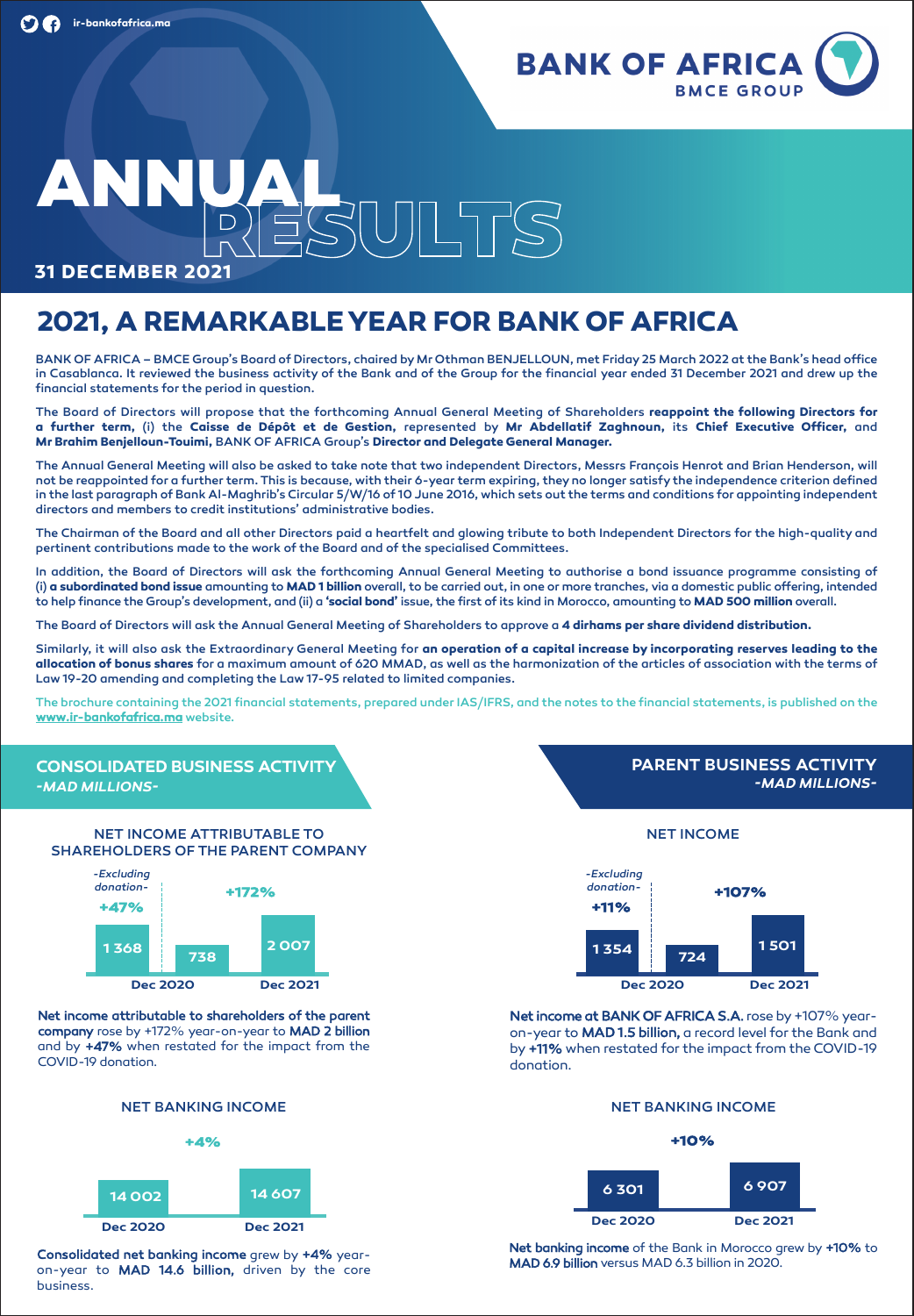

#### **FULL-YEAR FINANCIAL RESULTS SHARPLY HIGHERWITH PROFITS AT BANK OF AFRICA S.A. AT RECORD LEVELS**

Strong earnings growth with **net income attributable to shareholders of the parent company**(excluding donation) **up 47%**at MAD 2 billion, and **parent net income 11% ahead** at MAD 1.5 billion, a record level for BANK OF AFRICA S.A.

Performance back to pre-COVID-19 levels with **net income attributable to shareholders of the parent company up 4%** and **parent net income 9% ahead** versus 2019.

**Moroccan business** contributing **51% to net income attributable to shareholders of the parent company** and international operations 49%, including 41% from Africa.

Strong commercial performance with **parent net banking income up 10% and +4.3% on a consolidated basis** to **MAD 6.9 billion and MAD 14.6 billion** respectively at 31 December 2021.

All business lines driving revenue growth, including the **core business** with **net interest income up 5% on a consolidated basis and +6% at the parent level** with **fee income 6% higher** on a consolidated basis and **7% ahead** at the parent level.

Revenues well-diversified geographically with **international operations continuing to contribute 50% to overall Group revenues** at 31 December 2021; **Africa now accounts for 46% of** BANK OF AFRICA's **consolidated net banking income.**

Ongoing **operational efficiency gains** at the Group and Bank levels in 2021, as illustrated by the **downward trend in the consolidated cost-to-income ratio in each of the past 4 financial years, from 59.1% in 2018 to 54.5% in 2021,** an improvement of 4.6 percentage points and in the **parent cost-to-income ratio, from 59.7% in 2018 to 52.8% in 2021,** an improvement of almost 7 percentage points.

**Improvement in the cost of risk (-15%)** versus 2020 to MAD 2.9 billion, resulting in a **cost-of-risk ratio of 1.5%** in 2021 versus 1.8% in 2020.

**Total assets up 4%** to MAD 345 billion on a consolidated basis and **5.5% ahead** to MAD 227 billion **on a parent basis** at 31 December 2021.

Strong momentum in the Group's commercial activity with **customer loans (excluding resales) at Group level up 4%**to MAD 182 billion and **+5%** to MAD 122 billion **at BANK OF AFRICA S.A.**

**Customer deposits (excluding repurchases) up 6%** to MAD 219 billion on a consolidated basis and **+5%** to MAD 141 billion **at the parent level.**

**25 basis points gain** in the Bank's share of the loan and deposit market to **12.73% and 13.24%** respectively at 31 December 2021.

Impressive performance by **BOA Holding,** the Group's African subsidiary and second largest contributor to Group revenues and profits, with **consolidated net banking income up 5% to EUR 604 million and net income attributable to shareholders of the parent company growing by 60% to EUR 105 million.**

Positive commercial and financial performance at **Salafin** with **overall production growing by 15.4%** versus 31 December 2020 and **net banking income 6.1% higher** to MAD 389.1 million at 31 December 2021.

**64.6% increase** to MAD 3.4 billion, exclusive of taxes, in **Maghrebail's production** at 31 December 2021 with **net income sharply higher** (+54.2% year-on-year) at MAD 99.1 million.

Positive trend in **BANK Of AFRICA Europe's** main financial indicators with **transaction volume from the trade finance business,** domiciled within the Madrid-based subsidiary, **23% higher** and **net income up by 6% to almost EUR 11 million** at 31 December 2021.

Decent performance by**BANK OF AFRICA United Kingdom** with **net banking income up 26.6% to GBP 23.7 million** and **net income of GBP 5.2 million** at 31 December 2021, a twofold rise compared to the level seen in 2019, with all business units contributing.

Significant growth by**BANK OF AFRICA Shanghai Branch** with **strong commercial momentum** because of the Group's Chinese branch office's participation in several commercial and promotional events.

#### **DIGITAL SERVICES BOLSTERED, PROVIDING AN IMPROVED CUSTOMER EXPERIENCE**

BMCE Direct **and** Agence Directe's **services enhanced with new functionality,** providing a simpler, more user-friendly, comprehensive, and secure customer experience, consistent with the Bank's ongoing digitisation strategy.

Crédit DABA, **the new online loan application platform enhanced** with an entirely digital subscription process.

Crédit Business Online platform for businesses, including small businesses, enhanced with a website that can be accessed and adapted to any device.

DABA Transfer, BMCE EuroServices' digital platform developed, the first mobile app in Morocco enabling customers to make online money transfers from Europe – from three countries and in three languages – French, Italian and Spanish.

#### **BOOSTING FINANCING AND SUPPORT TO HELP DEVELOP THE NATION'S ENTREPRENEURIAL ECOSYSTEM**

Strongly committed to supporting entrepreneurship as seen in the Bank's **support for nearly 14,000 youngsters and would-be entrepreneurs in 2021: entrepreneurship awareness sessions organised for 13,000 youngsters and would-be entrepreneurs, training provided to 900 small businesses and around 50 start-ups incubated.**

**Effective partnerships formed with some of the Kingdom's main public institutions,** including nearly a dozen of Regional Investment Centres, INDH platforms, local authorities and ANAPEC.

More than **13,600** DAMANE OXYGENE **and** DAMANE RELANCE **applications processed since 2020,** with a total of MAD 8 billion disbursed in the year ended 31 December 2021.

Ongoing **support for the INTELAKA programme** with more than 3,700 applications approved and with a total of MAD 628 million disbursed in the year ended 31 December 2021.

**A variety of products launched for small and medium-sized enterprises,** including the **Istitmar** programme, the **Tatwir CroissanceVerte** programme, the **Cap Bleu 2021** loan, **GreenValue Chain by BANK OF AFRICA,** a new solution, and the latest version of the **Cap Energie** solution.